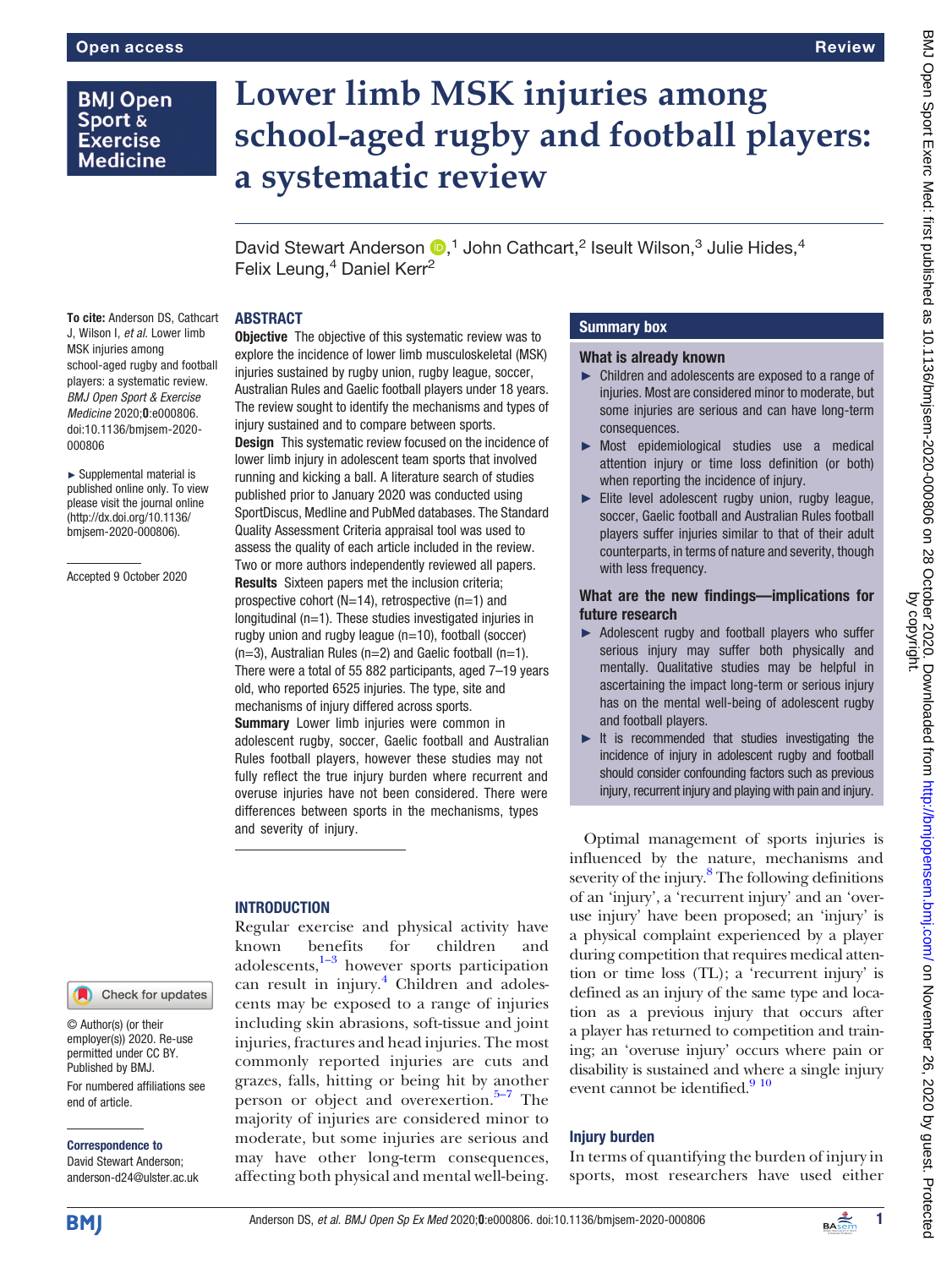a medical attention injury (MAI) or TL (from competition or training) definition, or a combination of both; $<sup>11</sup>$  $<sup>11</sup>$  $<sup>11</sup>$ </sup> for further review, see Bahr.<sup>[12](#page-6-6)</sup> In simple terms, injury definition can range from an injury that can impact the player's well-being but does not prevent participation, to an injury that necessitates an absence from competition or training.[13 14](#page-6-7) However, epidemiology studies in sports have moved on. There is now a greater emphasis on overuse injury and illness. $12$  The scope for collecting and reporting data is wider, and should reflect the physical, mental and social well-being of both able-bodied athletes and those with disabilities of all ages, who participate in recreational and elite sports.<sup>[15](#page-6-8)</sup> For example, Rosen and Heijne $16$  proposed an updated injury incidence model that considered both new and subsequent injuries. This model seeks to expand upon injury surveillance protocols that apply staff-reported, medical attention and TL injuries criteria, to include self-reported data from athletes using text messaging or other web-based apps. The intention is to better understand how subsequent and recurrent injuries may impact athletes, in terms of playing and training with pain and injury.

#### Subsequent and recurrent injury

In adults, previous injury has been identified as a significant predictor for the occurrence of subsequent injury. Fulton *et*  $al^{17}$  $al^{17}$  $al^{17}$  reported that consecutive anterior cruciate ligament and hamstring injuries were related to previous injuries involving the same tissues. Rodgers  $et al^{18}$  $et al^{18}$  $et al^{18}$ stated that Australian Rules footballers, rugby league and rugby union players and soccer players were between 2 and 4.9 times more likely to suffer a subsequent hamstring injury. In adolescent sporting populations, with the exception of soccer, few studies have investigated the association between previous injury and subsequent injury.<sup>[19](#page-6-12)</sup> Archbold *et al*<sup>[20](#page-6-13)</sup> reported that 5% (n=23) of 426 injuries reported in a population (n=815) of 16–18 years old rugby players were considered recurrent; baseline statistics indicate that 552 (n=815) participants reported that they had at least one previous injury from playing rugby union.<sup>[20](#page-6-13)</sup> With this in mind, it has been suggested that injury surveillance research should provide an evidence-informed context on which to base injury preven-tion strategies.<sup>[21](#page-6-14)</sup> Archbold *et al*<sup>[20](#page-6-13)</sup> concluded that while the incidence of recurrent injuries in adolescent rugby union players is lower than that reported in professional rugby union players, adolescent players could most likely benefit from the implementation of specific return to play strategies which may help to minimise injury recurrence.

In elite amateur and professional sport, the development of players' physical attributes (strength, speed, power, endurance and so on) is necessary in order to exploit competitive performance.<sup>[22](#page-6-15)</sup> Close monitoring of an athlete's training load is needed in order to reduce the risk of injury from overload, $^{23}$  as part of the return to play phase of rehabilitation, and for a period of time after the athlete has returned to competition.<sup>24</sup> While it has been

established that a dose–response relationship exists between training load, performance and injury in adult athletes, the exact nature of this relationship is not yet fully understood.<sup>[25](#page-6-18)</sup>

In adolescent rugby union however, a similar approach towards training load and performance to that of adult rugby union could have a negative effect on players' well-being.<sup>[26](#page-6-19)</sup> Given that adolescent athletes are still growing and developing both physically and mentally, their responses to training are different to that of adults.<sup>27</sup> As such, strength and conditioning training in adolescents should be adapted to match each stage of growth and development.<sup>[28](#page-7-1)</sup> In adolescent Australian Rules football, Henderson *et al*<sup>[29](#page-7-2)</sup> concluded that appropriate training load management was necessary in order to develop appropriate return to play programmes following injury and that the management of training load in adolescent athletes was necessary to ensure a longer-term participation in sport. $30$ 

## Overuse injury

The term 'overuse' may relate to a mechanism of injury or the cause of an injury. Roos and Marshall $^{31}$  $^{31}$  $^{31}$  suggested that overuse injuries may be under-reported in injury surveillance studies, given that injury burden is most often measured in terms of TL (one or more days lost) where athletes are unable to compete or train. Athletes with overuse injuries may be managed by medical or training staff and still compete or train, although with some adaptations to training load. $32$  However, in order to implement effective injury management strategies, staff are faced with a number of challenges; correctly identifying where injuries are recurrent (the same injury as before), where an existing injury is exacerbated, or where there are new injuries.<sup>3</sup>

It has been suggested by  $Bahr^{12}$  $Bahr^{12}$  $Bahr^{12}$  that while consensus statements for studies investigating the prevalence of rugby union and football injuries have been widely accepted, $9\quad10}$  a TL criteria may not appropriately reflect the incidence of athletes who continue to play with pain and reduced functional ability. Clarsen et  $a<sup>{\beta}4</sup>$ concluded that injury surveillance studies do not fully reflect the potential for overuse injury among athletic cohorts.

The risk of lower limb injury in adolescent sporting populations is high and differs to that of their adult counterparts. Injury is influenced by factors such as the stage of physical and psychological development and the onset of puberty.<sup>35</sup> <sup>36</sup> The highest rates of injury among adolescent male athletes are reported in team sports that include rugby union, rugby league, soccer and football.<sup>36</sup> The purpose of this systematic review was to identify the common mechanisms and types of lower limb injuries sustained by school-aged populations (12–18 years old at the point of recruitment) across a number of team sports that involve kicking a ball and to compare differences between sports.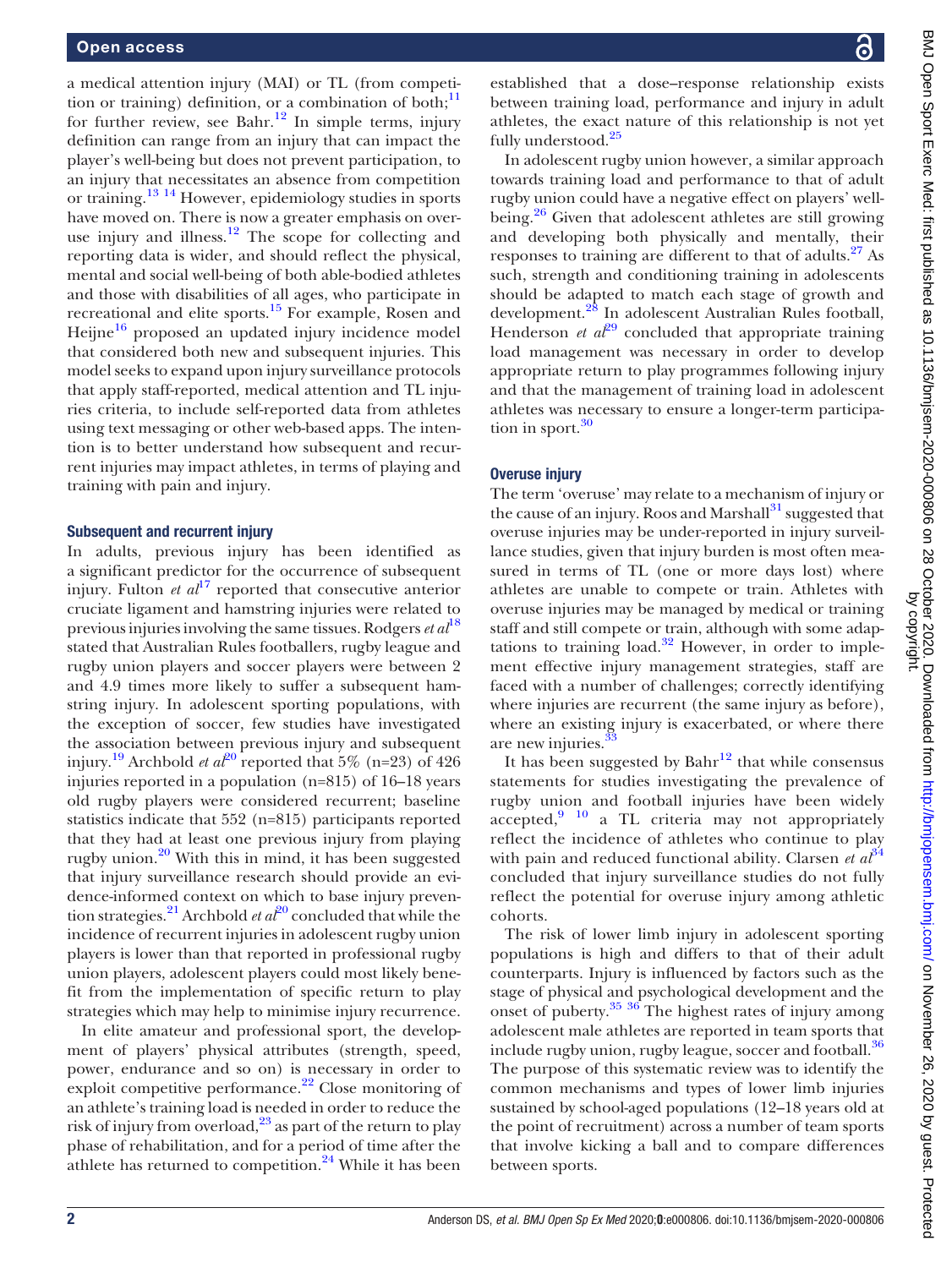## **METHODS**

Searches of SportDiscus, Medline and PubMed databases were conducted to identify articles published between 2009 and 2020 pertaining to injury prevalence among adolescent participants in team sports that involved running and kicking a ball (rugby union and rugby league, football or soccer, Gaelic football and Australian Rules football).

## Search terms

The following search terms using Boolean operators were applied; incidence OR prevalence OR epidemiology AND musculoskeletal injury AND lower limb AND adolescent OR child OR school-age OR youth OR juvenile OR junior AND sport AND rugby OR football OR soccer OR 'Gaelic football' OR 'Australian Rules football'. Search terms were adjusted for each of the databases.

## Inclusion criteria

Prospective cohort, retrospective, longitudinal and epidemiology studies published in English and studies that met the following inclusion criteria were included:

- ► Participants were aged 12–18 years old (male or female), where data from males could be extracted. In some instances, participants who were 18 years old at the time they consented to take part had a birthday before the study was concluded; data on these participants were included.
- ► Sports were included if they involved kicking a ball (rugby union and rugby league, football or soccer, Australian Rules football and Gaelic football).
- Only studies that contained data on frequency, type, site and severity of lower limb injuries were included in the review.

## Exclusion criteria

Non-primary studies such as meta-analyses, systematic and narrative reviews and commentaries and case studies were excluded. Studies that included data for both upper and lower limbs were included, but only if data for lower limb injuries were able to be extracted. Studies with a population aged over 18 years were excluded on the basis that they did not meet the objectives of the review. The full text for each identified study was retrieved and assessed for quality. The reference lists of these identified studies were perused for similar papers that met the criteria.

## Assessment of quality

Studies published from 2009 to 2020 were included in this review in order to reflect the most up-to-date research over a 10-year period. Following an initial search, DK, JC and IW reviewed potential studies retrieved by DSA in order to assess the quality of each article. The full text for each study was retrieved electronically online or via the Ulster University library.

The Standard Quality Assessment Criteria appraisal tool<sup>37</sup> was used to assess the quality of research papers [\(online supplemental table 1](https://dx.doi.org/10.1136/bmjsem-2020-000806)). This tool evaluates

methodological quality and bias risk in both qualitative and quantitative studies. Two authors independently reviewed all papers, while a third arbitrated if inconsistencies were identified.

## RESULTS

A total of 621 articles were retrieved from the database search. Following removal of duplicates, title and abstract screening, and analysis of the text, 16 articles met the inclusion criteria [\(figure 1\)](#page-3-0), and a data extraction for each study is found in [online supplemental table 2.](https://dx.doi.org/10.1136/bmjsem-2020-000806) Of the 16 studies, 14 were prospective cohort studies, 1 was a retrospective study and 1 was a longitudinal study. Each study used a paper or online injury recording system with designated individuals (data champions) assigned the responsibility of collection and uploading of data on a weekly basis.

There were some variations in the duration of data collection in the studies which were included. For example, Barden *et al*<sup>[38](#page-7-11)</sup> and Ergun *et al*<sup>[39](#page-7-12)</sup> conducted their studies over three seasons. The study by Nicol et  $a t^{40}$  $a t^{40}$  $a t^{40}$  was carried out over half a playing season. One study (Palmer-Green *et al*<sup>[41](#page-7-14)</sup>) continued over two seasons. Brown *et al*<sup>[42](#page-7-15)</sup> collected data from four 1-week long tournaments during a 2-month period. Kolstrup et  $al^{43}$  $al^{43}$  $al^{43}$  collected data from three 4-day long tournaments over 3 consecutive years. The other authors collected data over the course of one playing season.<sup>21</sup> <sup>44-52</sup>

## **Participants**

Studies reported data on a total of 55 882 (42 656 males/ 13 226 females) rugby, soccer, Australian Rules football and Gaelic football players, with an age range of 7–19 years. Several studies included participants from the age of 7 years upwards. In total, 6525 injuries were recorded. Participants were drawn from a number of countries and continents including Africa, Asia, Australia, Europe, Ireland, North America, the Polynesian Islands, Scandinavia, South Africa, South America, Turkey and the United Kingdom ([figure 1](#page-3-0)).

## NATURE AND MECHANISM OF INJURIES

Of the studies involving rugby union and rugby league players, all found that tackling was the most common mechanism of injury. In contrast, all studies involving soccer cited non-contact mechanisms as the most common causes of injury. For the two studies involving Australian Rules football, there were differing results. Lathlean *et al*<sup>[44](#page-7-17)</sup> found that contact with other players resulted in most injuries, but Scase  $et\ a^{48}$  $et\ a^{48}$  $et\ a^{48}$  concluded that the majority of injuries were of a non-contact nature. One study of Gaelic games was included in this review. O'Connor *et al*<sup>[49](#page-7-19)</sup> determined that Gaelic football injuries were mainly of a non-contact nature. In general, it was reported that non-contact injuries occurred because of factors such as biomechanical over-reaching (eg, overstretching causing hamstring strains), overuse and fatigue.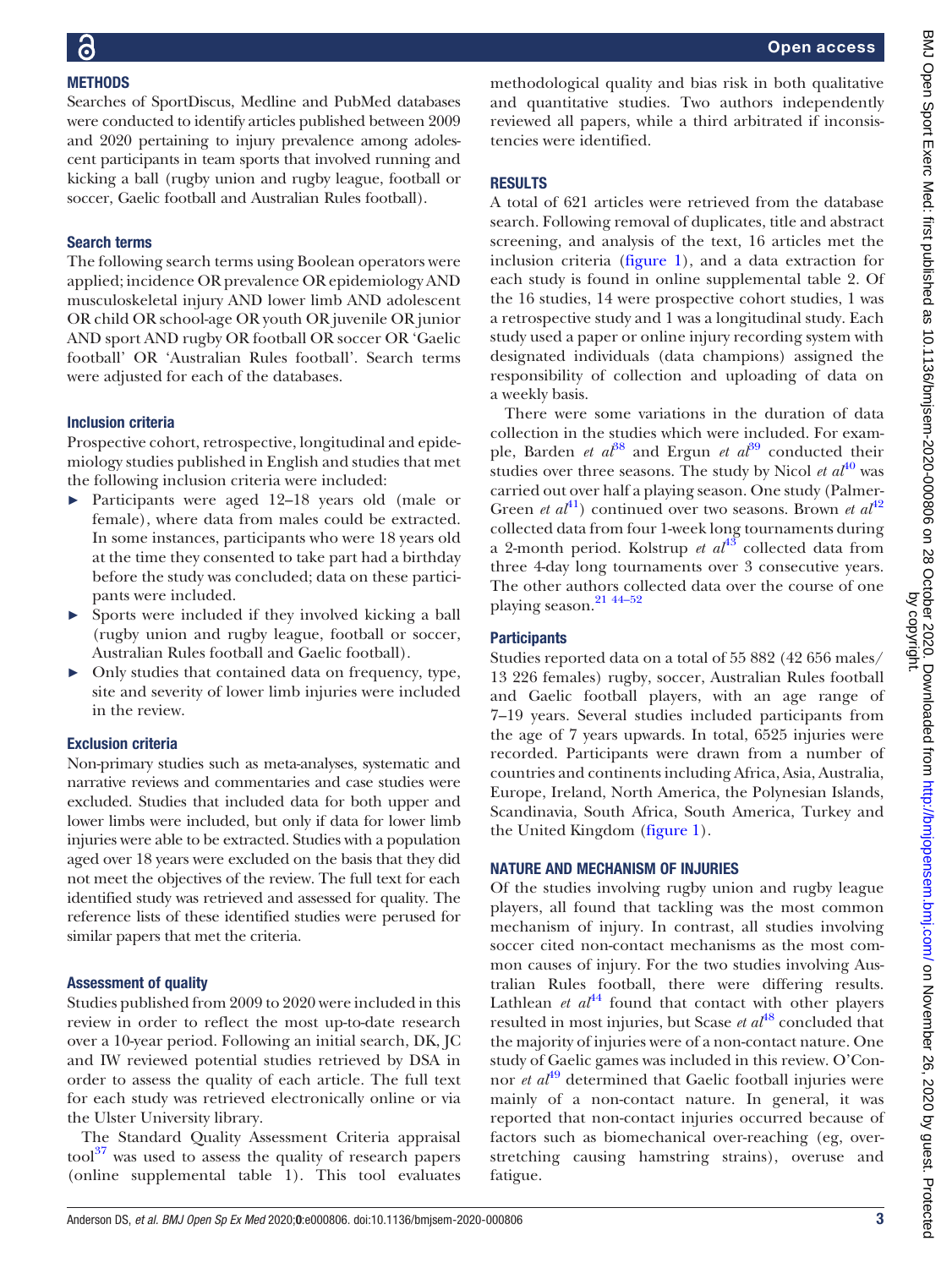## <span id="page-3-0"></span>Open access

Screening

Identification

Included Eligibility Screening Screening Identification

ligibility 冨

ncluded







Muscle injuries were found to be more prevalent in soccer, $^{39}$   $^{43}$   $^{46}$  Australian Rules football $^{44}$   $^{48}$  and Gaelic football $^{49}$  $^{49}$  $^{49}$  than in rugby union. Hip and groin strains and thigh injuries occurred in all sports. Hamstring and quadriceps strains were commonly reported in soccer and Australian Rules football. The most commonly reported injury occurring in adolescent rugby union and rugby league<sup>21</sup> <sup>38</sup> <sup>40–42</sup> <sup>45</sup> <sup>47</sup> <sup>50–52</sup> was knee ligament sprain. The rate of injury incidence reported in rugby union and rugby league was significantly higher than that reported in football (soccer), although the incidence rates in Australian Rules football were more comparable with those reported for rugby union. This is likely due to the contact nature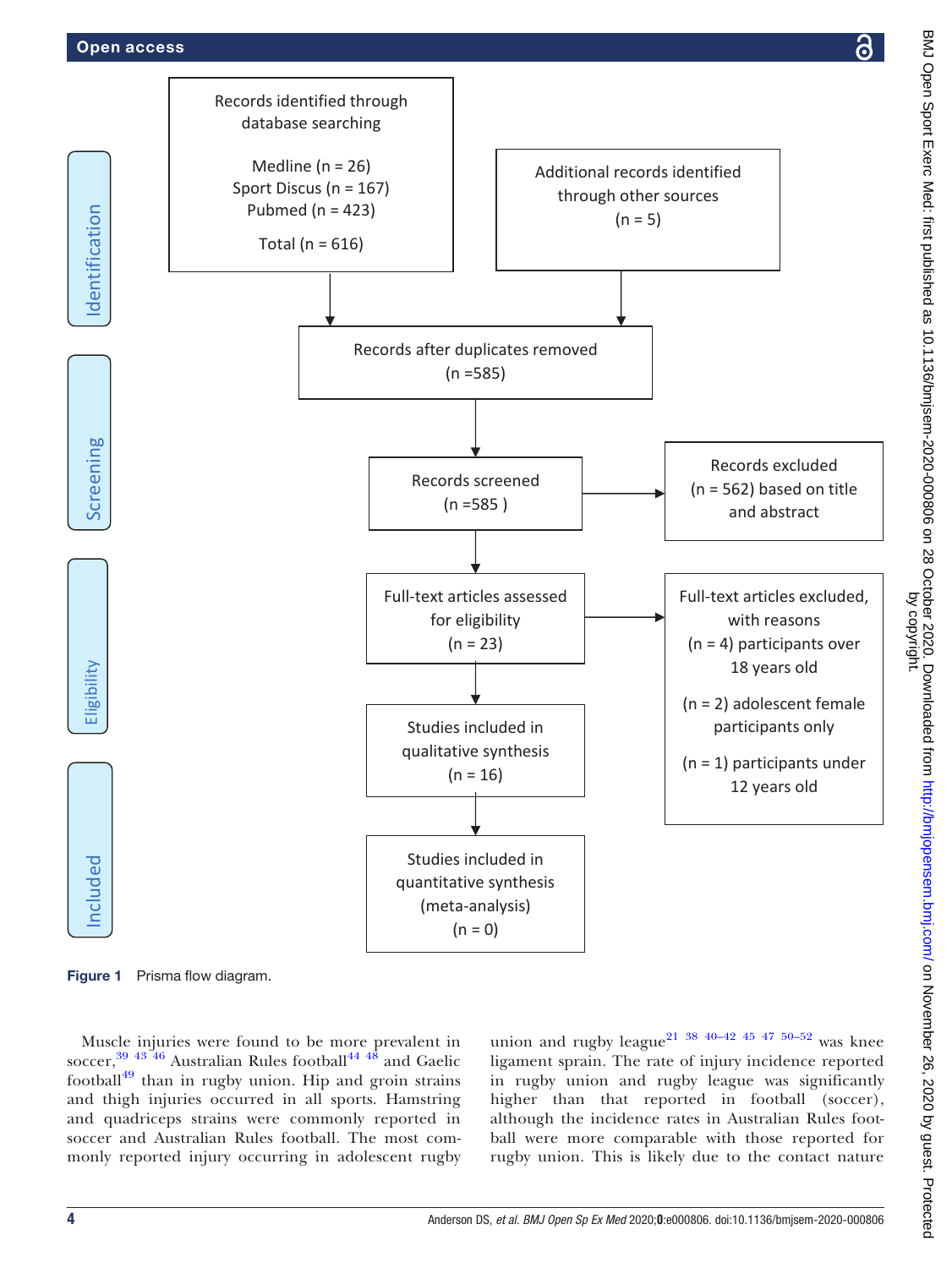of both sports. A high incidence rate of knee ligament injury in rugby union may be because tackling and being tackled by other players is a central component of the game ([online supplemental table 3](https://dx.doi.org/10.1136/bmjsem-2020-000806)). However, differences in methodological design, injury definitions used and how injury incidence is reported makes it more difficult to compare and contrast findings.

#### Rugby union and rugby league

Nine studies involving rugby union players and one study involving rugby league players were included in this review. Injury rates were reported as the number of injuries per 1000 player hours of exposure ([online](https://dx.doi.org/10.1136/bmjsem-2020-000806) [supplemental table 3\)](https://dx.doi.org/10.1136/bmjsem-2020-000806). Injury incidence ranged from  $10.8/1000$  playing hours (ph)<sup>[40](#page-7-13)</sup> to 77/1000ph.<sup>[38](#page-7-11)</sup> Nicol et  $a t^{40}$  $a t^{40}$  $a t^{40}$  proposed that a significantly lower injury incidence rate than that reported in other studies could be due to the fact that data were recorded for matches in one half of a playing season only. While Haseler and colleagues $47$  concluded that injuries sustained in youth rugby union were less frequent and less severe than those sustained in adult rugby union, a study of professional rugby union players by Williams et  $a\bar{b}^3$ described an injury rate of 88/1000ph; which was comparable to the findings of Barden *et al.*<sup>[38](#page-7-11)</sup>

#### **Soccer**

There were some differences in how injury incidence rates were reported in the soccer studies included in this systematic review. Ergun et  $a t^{39}$  $a t^{39}$  $a t^{39}$  and Kolstrup et  $a t^{43}$  $a t^{43}$  $a t^{43}$ reported injury rates as per 1000 ph, while Read et  $aI^{46}$  $aI^{46}$  $aI^{46}$ reported injury incidence per club. Overall, a lower injury incidence rate was reported in male soccer players than those reported in the studies involving rugby union players and Australian Rules footballers [\(online supple](https://dx.doi.org/10.1136/bmjsem-2020-000806) [mental table 3](https://dx.doi.org/10.1136/bmjsem-2020-000806)).

## Australian rules football

Injury incidence rates were reported as the number of injuries per 1000 ph<sup>44</sup> and number of injuries per club.<sup>48</sup> The injury incidence rate among adolescent Australian Rules football players<sup>48</sup> was found to be comparable to that of rugby union and rugby league players[.38 41 42 45 47 50](#page-7-11)–<sup>52</sup>

## Gaelic football

One study of adolescent Gaelic games was included in this systematic review. O'Connor et  $a t^{49}$  $a t^{49}$  $a t^{49}$  reported an injury incidence rate of 9.26/1000ph in Gaelic football players. However, the researchers found that two-thirds of Gaelic footballers continued playing and training after the injury occurred, despite 37.5% of Gaelic football injuries being defined as severe.<sup>[49](#page-7-19)</sup>

## **DISCUSSION**

Young players of rugby union, rugby league, soccer, Australian Rules and Gaelic football under 12 years are not generally exposed to severe injury. Most injuries to this

age group are minor and do not result in a significant TL from competition or training. $47$  As the age of players increased, incidence and severity of injury generally increased. Muscle strains and ligament sprains were primarily classified as minor to moderate injuries. Injuries categorised as severe were fractures, ligament tears or ruptures and meniscus trauma. In some instances, surgery was required.<sup>20</sup> 40 49

All rugby union and rugby league studies included in this systematic review found that injuries in this sport were primarily caused by contact with other players, with the tackle being cited as the most common mechanism of injury.<sup>[54](#page-7-23)</sup> Both tackler and ball carrier were found to be exposed to injury. In all of the soccer studies, researchers found that non-contact injuries (eg, overuse, fatigue related) were the most common, although injury following collisions with other players and the ground were also reported. With regard to Australian Rules football, the findings of Scase et  $a^{48}$  $a^{48}$  $a^{48}$  and Lathlean et  $a^{44}$  $a^{44}$  $a^{44}$  differed somewhat. Scase and colleagues $47$  reported more contact injuries among adolescent Australian Rules football players  $(49\%)$ , compared with  $26\%$ .<sup>[44](#page-7-17)</sup> This may be explained by the fact that Lathlean and colleagues<sup>[44](#page-7-17)</sup> reported both TL and MAIs, where Scase and colleagues<sup> $48$ </sup> reported TL injuries only. O'Connor et  $al^{49}$  $al^{49}$  $al^{49}$  found that lower limb noncontact injuries involving the hip, groin and thigh and the knee were most common (53.4%) in Gaelic football players with lower body injuries accounting for 74.7% of recorded injuries.

A number of intrinsic and extrinsic factors may influence the risk of injury. In explaining why the incidence and severity of injuries in adolescent rugby union and football players generally increased with age, Nicol  $et\ a_1^{40}$  $et\ a_1^{40}$  $et\ a_1^{40}$ suggested that this may reflect greater levels of aggression and competitiveness along with morphological adaptation, growth spurts and awkwardness in adolescents, rather than age itself being a risk factor. Rules of the game regarding line-outs and scrums for example vary for different age groups. Injuries were recorded as either TL injuries, MAI or both. Haseler et  $al^{47}$  $al^{47}$  $al^{47}$  proposed that under-reporting might contribute to a low injury rate in adolescent rugby union players, although differences in methodology can make comparing studies more difficult.

There is an acknowledgement that a greater emphasis on injury prevention, management and rehabilitation strategy is required, given the high incidence of injury and injury recurrence. Barden *et*  $a^{88}$  and Palmer-Green et  $a^{41}$  $a^{41}$  $a^{41}$  observed that elite level academy rugby union players suffered more injuries than their non-elite and high school counterparts, attributing this to a 'bigger, faster, stronger' tendency, or where load was too great (some rugby union players may be playing for school, club and academy). O'Connor et  $a t^{49}$  $a t^{49}$  $a t^{49}$  suggested that insufficient rehabilitation, which in turn increased injury risk upon return to play, may have contributed to a high (47.3%) injury recurrence rate in adolescent Gaelic footballers.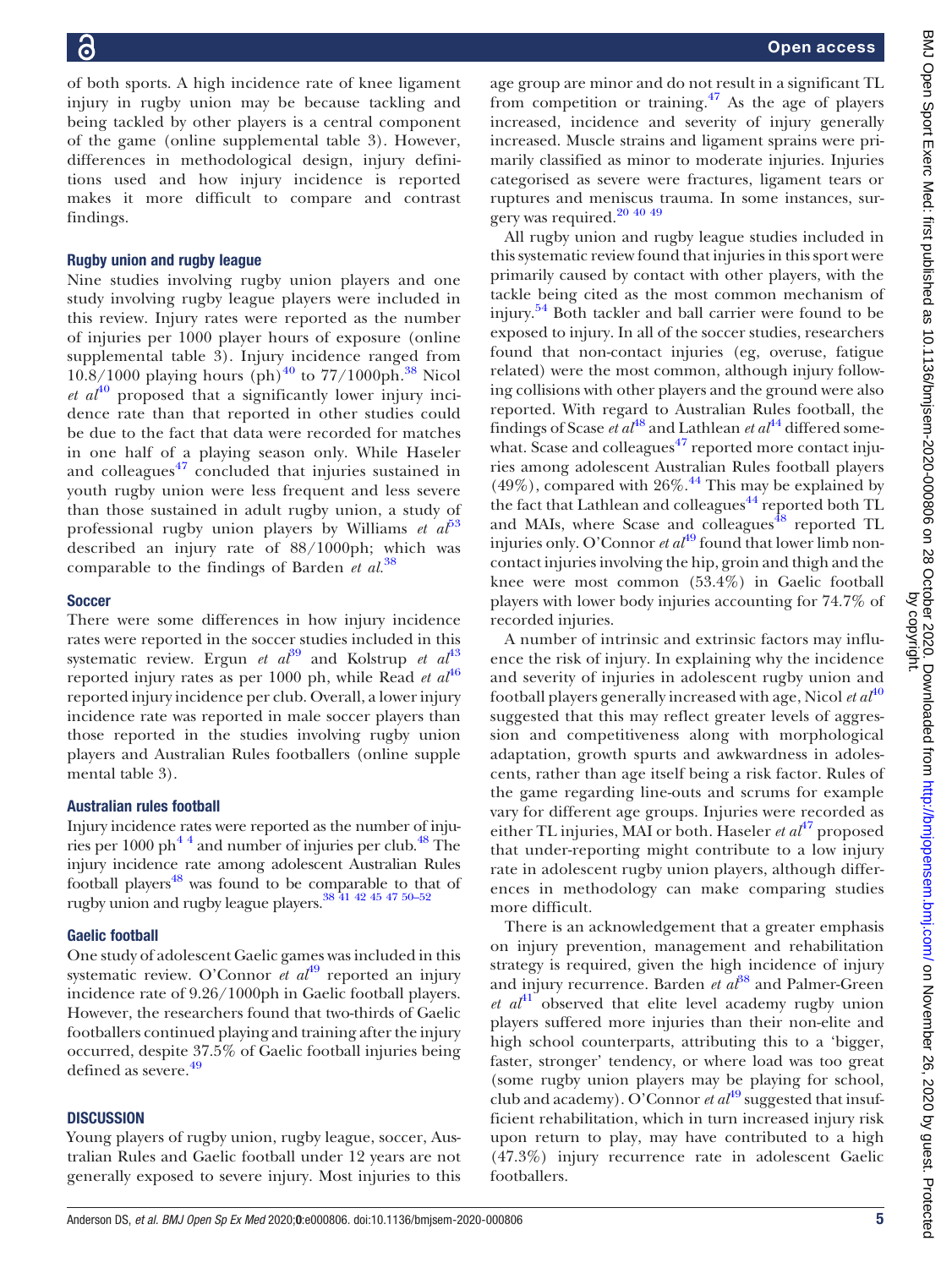Similar to adult Gaelic games, more injuries occurred in match settings, in spite of the fact that players spend 6.5 times more time in training sessions, which O'Connor and colleagues<sup>[49](#page-7-19)</sup> ascribed to the 'cut and thrust' of competitive environments.

Participation in rugby union does not appear to place young players at unreasonably greater risk of injury com-pared with other sports.<sup>[55](#page-7-24)</sup> Injury rates for child and youth rugby union players have been shown to be lower than that found in the elite and professional game.<sup>54</sup> Haseler *et al*<sup>[47](#page-7-20)</sup> noted that the risk of injury in young rugby union players is extremely low, but the rate and severity of injury increases with age. Of concern is an assertion by Archbold *et a*<sup> $21$ </sup> that there is a greater risk of injury in older and heavier schoolboy rugby union players who play with a higher intensity, take greater risks during competitive play and are involved in more matches during the season. While the overall injury rate is lower, adolescent rugby players appear to suffer the same types of injuries as their adult counterparts.

#### Confounding factors

With the exception of Archbold *et al*<sup>[21](#page-6-14)</sup> and Orr *et al*,<sup>[50](#page-7-25)</sup> studies did not include history of previous injury prior to participation in their studies. Kolstrup et  $a t^{43}$  $a t^{43}$  $a t^{43}$  recorded 20 incidences of previous injury among youth soccer players but excluded these incidences from their analysis. Archbold and colleagues $^{21}$  $^{21}$  $^{21}$  found that of 825 participants, 522 (67%) rugby union players had suffered at least 1 previous sports injury. Orr et  $a\bar{t}^{50}$  $a\bar{t}^{50}$  $a\bar{t}^{50}$  found that 69% of participants who played rugby league had experienced at least one previous injury (51% from rugby participation). Kolstrup and colleagues $43$  also defined a further 563 injuries as unrelated to soccer and did not include them in their analysis.

Only six studies provided data on re-injury or recurrent injury among their cohorts.[39 41 44 45 48 49](#page-7-12) It is notable that O'Connor and colleagues $49$  concluded that given a high incidence of overuse and recurrent injury in Gaelic football players, closer monitoring of training load and satisfactory completion of appropriate rehabilitation programmes before participants return to play is advisable. Studies examining the impact of previous and recurrent injuries may offer further insight into the phenomenon of the injury burden associated with adolescent rugby union and football populations, and subsequently help inform return to play and injury prevention strategies.

Surveillance studies provide a useful insight into the mechanisms, nature and severity of injuries sustained by adolescent athletes. They may be useful to healthcare professionals, coaches and strength and conditioning trainers involved in developing injury management and prevention strategies.<sup>55</sup> However, surveillance studies are limited in terms of informing a broader understanding of injury burden among adolescent rugby and football players.<sup>[36](#page-7-9)</sup> The studies included in this systematic review provided data on injuries that required medical attention or resulted in time lost from competitive play or training

sessions, however such studies may not fully reflect how chronic musculoskeletal conditions may impact a player's physical well-being.

#### Injury recurrence and playing with injury

It has been suggested that rugby union and football injuries are often categorised as recurrent and that previous injury is an important predictor for new injury.[56](#page-7-26)–<sup>58</sup> In contrast, Chambers et  $a\bar{t}^{9}$  found in a study involving 704 male rugby union players aged 13–35 and older that previous injury was not a predictor of injury incidence. The authors, however, reported that rugby union players who were playing with an existing injury had a 46% higher risk of suffering a new injury.

Similarities appear to exist between adolescent and elite rugby players in terms of mechanism of injury, particularly in tackle situations.<sup>21</sup> 54 Given that players continue to train and compete while injured, Clarsen et  $a<sup>f</sup>$ <sup>[60](#page-7-28)</sup> proposed the implementation of a qualitative approach to injury surveillance, where the emphasis is on gaining an appreciation of pain, functional deficit and ability to perform in the context of overuse. Observational studies using interviews or questionnaires could be used to collect qualitative data on the experiences of injured players who are playing with pain and injury.

Identifying when an overuse injury begins may not be straightforward. Clarsen et  $a^{60}$  $a^{60}$  $a^{60}$  found that only 9% of injuries could be classified as 'new' with most participants having previous injuries or symptoms at the beginning of the study. In regard to recording surveillance data during the playing season, difficulties may arise when different healthcare professionals enter data differently in relation to re-injury or recurrent injury.<sup>[61](#page-7-29)</sup> Shrier et  $a^{62}$  $a^{62}$  $a^{62}$  proposed a model that could be used for the analysis of subsequent injuries in sport (M-FASIS; multistate framework for the analysis of subsequent injury in sport). It was proposed that this model could help researchers to track injuries, determine mechanisms of injury and help healthcare professionals to define appropriate prevention and rehabilitation programmes for their athletes. However, according to the authors, the framework is not without some issues. It may prove difficult to implement these types of injury tracking models in schools and community sports settings where access to suitably experienced or qualified staff or sufficient funding may be an issue. Nevertheless, such models appear to provide a useful means of tracking injury burden among athletic populations and could be beneficial for developing injury prevention strategies in adolescent rugby and football players.<sup>[16 63](#page-6-9)</sup>

## **CONCLUSION**

Injury incidence studies indicated that lower limb injuries were common in adolescent rugby union and rugby league, soccer, Gaelic Athletic Association (GAA) and Australian Rules football players. Ligament injuries of the knees and ankles, thigh strains and contusions were the most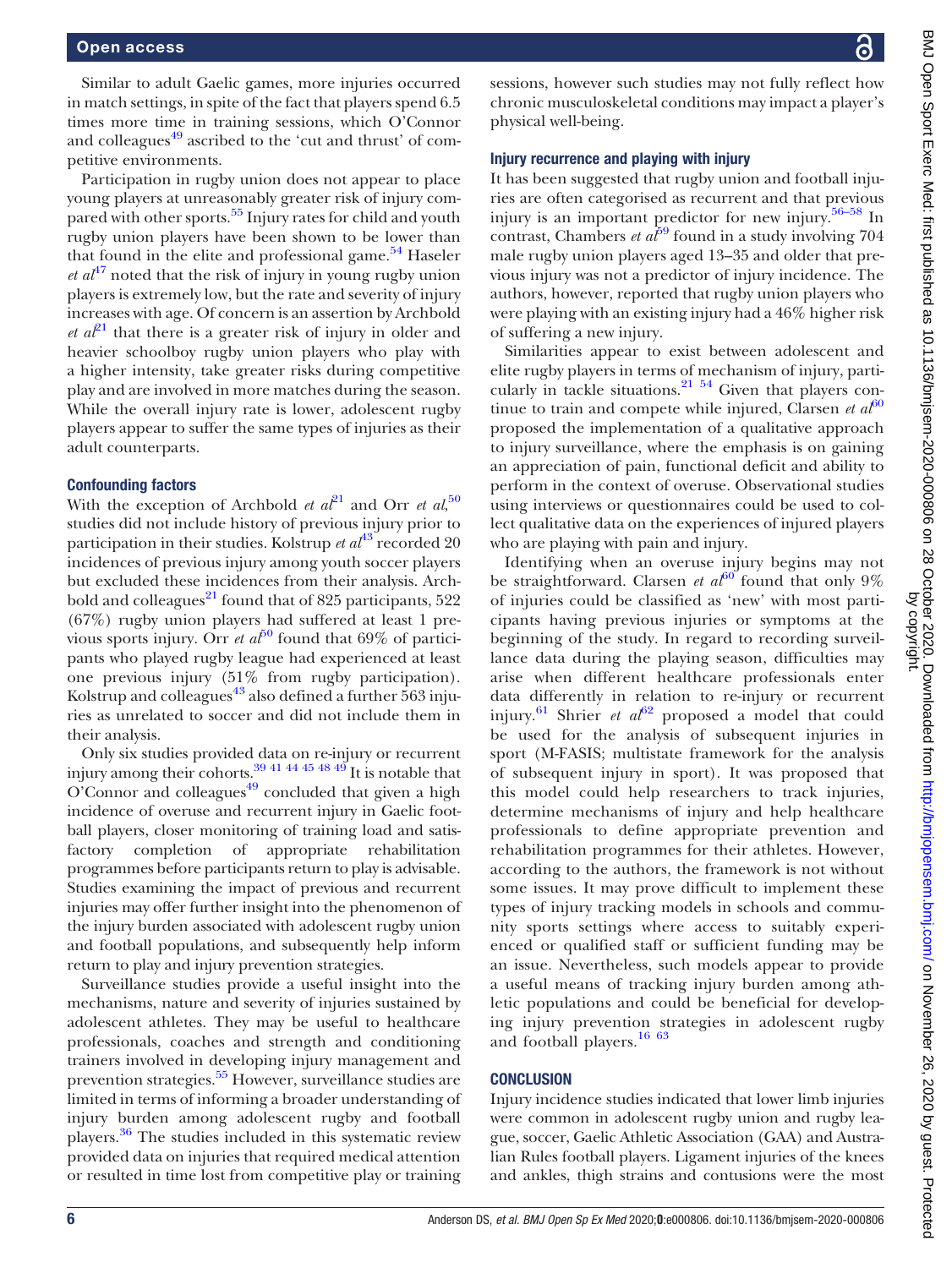common types of lower limb injury sustained by players of all codes of football. Injury rate and severity of injury increase with age. Most injuries in rugby union were contact injuries, sustained during tackling. Both the tackler and ball carrier were exposed to the risk of injury. In soccer, Australian Rules football and Gaelic football, injuries were predominantly of a non-contact nature. Injury incidence studies provide a useful insight into injury risk in adolescent athletes but may not fully reflect the phenomena of injury burden among injured adolescent rugby, soccer and football players.

While the majority of injuries are minor or moderate, some are very serious and may have long-term consequences for adolescent athletes. Apart from the impact on their school studies, some injuries may prevent adolescents from participating in sport in the future. There may be health consequences later on, affecting both physical and mental well-being. Injuries place a burden on families as well as the healthcare sector. Further research investigating the confounding factors (previous and recurrent injury, playing with pain or injury), and mental well-being of injured adolescent rugby and football players is recommended.

#### Author affiliations

<sup>1</sup> Life and Health Sciences, Ulster University - Jordanstown Campus, Newtownabbey, UK

<sup>2</sup>Institute of Nursing and Health Research, School of Health Sciences, Ulster University - Jordanstown Campus, Newtownabbey, UK

<sup>3</sup> School of Nursing and Midwifery, Queen's University Belfast, Belfast, UK<br><sup>4</sup> School of Allied Health Sciences, Griffith University, Nathan, Australia <sup>4</sup>School of Allied Health Sciences, Griffith University, Nathan, Australia

Twitter David Anderson [@DSAnderson001](http://twitter.com/DSAnderson001).

Contributors DSA (doctoral researcher)—primary author; JC (supervisor)—coauthor; IW (supervisor)—co-author; JH (external reviewer)—co-author; FL (external reviewer)—co-author; DK (chief investigator)—co-author.

Funding The authors have not declared a specific grant for this research from any funding agency in the public, commercial or not-for-profit sectors.

Competing interests None declared.

Ethics approval None required.

Provenance and peer review Not commissioned; externally peer-reviewed.

#### Data availability statement Yes.

Supplemental material This content has been supplied by the author(s). It has not been vetted by BMJ Publishing Group Limited (BMJ) and may not have been peer-reviewed. Any opinions or recommendations discussed are solely those of the author(s) and are not endorsed by BMJ. BMJ disclaims all liability and responsibility arising from any reliance placed on the content. Where the content includes any translated material, BMJ does not warrant the accuracy and reliability of the translations (including but not limited to local regulations, clinical guidelines, terminology, drug names and drug dosages), and is not responsible for any error and/or omissions arising from translation and adaptation or otherwise.

Open access This is an open access article distributed in accordance with the Creative Commons Attribution 4.0 Unported (CC BY 4.0) license, which permits others to copy, redistribute, remix, transform and build upon this work for any purpose, provided the original work is properly cited, a link to the licence is given, and indication of whether changes were made. See: https://creativecommons.org/ licenses/by/4.0/.

#### ORCID iD

David Stewart Anderson <http://orcid.org/0000-0003-4074-3215>

#### **REFERENCES**

- <span id="page-6-0"></span>1 Hills AP, Andersen LB, Byrne NM. Physical activity and obesity in children. [Br J Sports Med](https://dx.doi.org/10.1136/bjsports-2011-090199) 2011;45:866–70.
- 2 Fernandes L, Oliveira T, Oliveira J, et al. Young school children engaged in regular after-school soccer practice present improved physical fitness and cardiovascular risk. Brazilian J Soccer Sci 2014;07:73–81. Available<http://rbf.ufv.br/index.php/RBFutebol/article/view/142>
- 3 Pindus DM, Drollette ES, Scudder MR, et al. Moderate to vigorous physical activity, indices of cognitive control and academic achievement in preadolescents. [J Pediatrics](https://dx.doi.org/10.1016/j.jpeds.2016.02.045) 2016;173:136–42.
- <span id="page-6-1"></span>4 O'Rourke KP, Mun S, Browne M, et al. A retrospective study of the demographics of sport and exercise injuries in 1143 children presenting to an Irish emergency department over a 6-month period. [Eur](https://dx.doi.org/10.1016/j.injury.2006.06.010) [J Pediatrics](https://dx.doi.org/10.1016/j.injury.2006.06.010) 2005;164:421–6.
- <span id="page-6-2"></span>5 Sheu Y, L-H C, Hedegaard H. National health statistics reports no 99. Sports and recreation related injury episodes in the United States, 2011–2014. MD, USA: National Centre for Health Statistics, 2016.
- 6 McGuine TA, Post EG, Hetzel SJ, et al. A prospective study on the effect of sports specialisation on lower extremity injury rates in high school athletes. [Am Sports Med](https://dx.doi.org/10.1177/0363546517710213) 2017;45:2706–12.
- 7 Harmon KJ, Proescholdbell SK, Register-Mihalik J, et al. Characteristics of sports and recreation-related emergency department visits among school-age children and youth in North Carolina, 2010–2014. [Inj Epidemiol](https://dx.doi.org/10.1186/s40621-018-0152-0) 2018;5:1–14.
- <span id="page-6-3"></span>8 Cheron C, Le Scanff C, Leboeuf-Yde C. Association between sports type and overuse injuries of extremities in children and adolescents: a systematic review. [Chiropr Man Therap](https://dx.doi.org/10.1136/bmjopen-2016-012606) 2016;24:1–10.
- <span id="page-6-4"></span>9 Fuller CW, Molloy MG, Bagate C, et al. Consensus statement on injury definitions and data collection procedures for studies of injuries in rugby union. [Clin J Sports Med](https://dx.doi.org/10.1136/bjsm.2006.033282) 2007;17:177–81.
- 10 Fuller CW, Ekstrand J, Junge A, et al. Consensus statement on injury definitions and data collection procedures in studies of football (soccer) injuries. [Scand J Med Sci Sports](https://dx.doi.org/10.1111/j.1600-0838.2006.00528.x) 2006;16:83–92.
- <span id="page-6-5"></span>11 Spinks AB, McClure RJ. Quantifying the risks of sports injury: a systematic review of activity-specific rates for children under 16 years of age. [Br J Sports Med](https://dx.doi.org/10.1136/bjsm.2006.033605) 2007;41:548–57.
- <span id="page-6-6"></span>12 No Injuries BR. but plenty of pain? On the methodology for recording overuse symptoms in sport. [Br J Sports Med](https://dx.doi.org/10.1136/bjsm.2009.066936) 2009;43:966–72.
- <span id="page-6-7"></span>13 Goldberg B, Rosenthal PP, Robertson LS, et al. Injuries in youth football. [Pediatrics](https://dx.doi.org/10.1097/01241398-198807000-00068) 1988;81:255–61.
- 14 Pringle RG, McNair P, Stanley S. Incidence of sporting injury in New Zealand youths aged 6 - 15 years. [Br J Sports Med](https://dx.doi.org/10.1136/bjsm.32.1.49) 1998;32:49-52.
- <span id="page-6-8"></span>15 Bahr R, Clarsen B, Derman W, et al. International olympic committee consensus: Methods for recording of epidemiological data on injury and illness in sport 2020 (including STROBE extension for sports injury and illness surveillance (STROBE-SIIS)). [Br J Sports Med](https://dx.doi.org/10.1136/bjsports-2019-101969) 2020;54:372-89.
- <span id="page-6-9"></span>16 Rosen PV, Heijne A. How should we categorise self-reported data on subsequent injuries? [Eur J Sports Sci](https://dx.doi.org/10.1080/17461391.2017.1290695) 2017;17:621–8.
- <span id="page-6-10"></span>17 Fulton J, Wright K, Kelly M, et al. Injury risk is altered by previous injury: a systematic review of the literature and presentation of causative neuromuscular factors. Intl J Sports Phys Ther 2014;9:583–95. Available<http://ncbi.nlm.nih.gov/pmc/articles/PMC4196323/>
- <span id="page-6-11"></span>18 Rodgers DK. Risk factors for hamstring strains and strategies for their prevention in Australia's main football codes: a review of the literature. J Aust Strength Cond 2013;21:55–68. Available [http://connection.ebs](http://connection.ebscohost.com/c/articles/97862697) [cohost.com/c/articles/97862697](http://connection.ebscohost.com/c/articles/97862697)
- <span id="page-6-12"></span>19 von Rosen P, Frohm A, Kottorp A, et al. Multiple factors explain injury risk in adolescent elite athletes: applying a biopsychosocial perspective. [Scand J Med Sci Sport](https://dx.doi.org/10.1111/sms.12855) 2017;27:2059–69.
- <span id="page-6-13"></span>20 Archbold HAP, Rankin AT, Webb M, et al. Recurrent injury patterns in adolescent rugby. [Phys Ther Sport](https://dx.doi.org/10.1016/j.ptsp.2018.06.005) 2018;33:12–17.
- <span id="page-6-14"></span>21 Archbold HAP, Rankin AT, Webb M, et al. RISUS study: rugby injury surveillance in ulster schools. [Br J Sports Med](https://dx.doi.org/10.1136/bjsports-2015-095491) 2017;51:600-6.
- <span id="page-6-15"></span>22 Harrison PW, Johnston RD, Quain D, et al. Examining the relationship between training load and both performance and injury risk in Australian football. J Aust Strength Cond 2018;26:69–81. Available [http://eds.a.ebscohost.com/eds/pdfviewer/pdfviewer?vid=1&sid=](http://eds.a.ebscohost.com/eds/pdfviewer/pdfviewer%3Fvid%3D1%26sid%3Df62baa41-f3ff-41c3-a79d-99a0212dfac8%2540sessionmgr4007) [f62baa41-f3ff-41c3-a79d-99a0212dfac8%40sessionmgr4007](http://eds.a.ebscohost.com/eds/pdfviewer/pdfviewer%3Fvid%3D1%26sid%3Df62baa41-f3ff-41c3-a79d-99a0212dfac8%2540sessionmgr4007)
- <span id="page-6-16"></span>23 Cross MJ, Williams S, Trewartha G. The influence of in-season training loads on injury risk in professional rugby union. [Int J Sports Physiol](https://dx.doi.org/10.1123/ijspp.2015-0187) [Perform](https://dx.doi.org/10.1123/ijspp.2015-0187) 2016;11:350–5.
- <span id="page-6-17"></span>24 Ritchie D, Hopkins WG, Buchheit M. Quantification of training load during return to play after upper and lower body injury in AFL. [Int J Sports Physiol Perform](https://dx.doi.org/10.1123/ijspp.2016-0300) 2017;12:634–41.
- <span id="page-6-18"></span>25 Booth M, Orr R, Cobley S. The effect of training loads on performance measures and injury characteristics in rugby league players. [Int J Sports Physiol Perform](https://dx.doi.org/10.1123/ijspp.2017-0329) 2018;13:1259–72.
- <span id="page-6-19"></span>26 Hartwig TB, Naughton G, Searl J. Defining the volume and intensity of sport participation in adolescent rugby union players. [Int J Sports](https://dx.doi.org/10.1123/ijspp.3.1.94) [Physiol Perform](https://dx.doi.org/10.1123/ijspp.3.1.94) 2008;3:94–106.